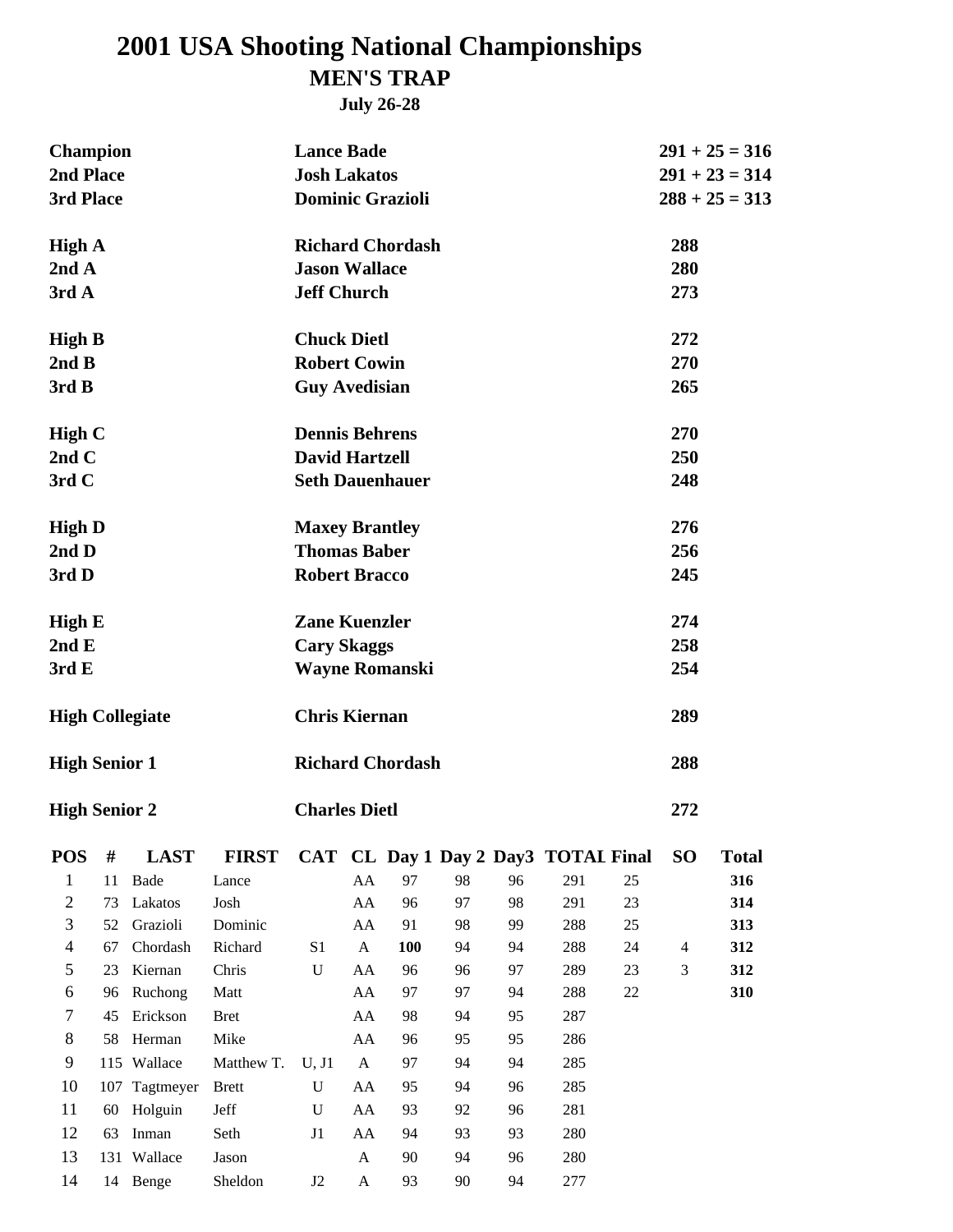| 15 | 17  | <b>Brantley</b> | Maxey       | S <sub>1</sub> | D            | 90 | 93 | 93 | 276 |
|----|-----|-----------------|-------------|----------------|--------------|----|----|----|-----|
| 16 | 5   | Alcoriza        | Dave        |                | AA           | 92 | 91 | 93 | 276 |
| 17 | 138 | Kuenzler        | Zane        |                | ${\bf E}$    | 96 | 91 | 87 | 274 |
| 18 | 40  | Dulohery        | Shawn       |                | AA           | 88 | 93 | 92 | 273 |
| 19 | 24  | Church          | Jeffrey     | S <sub>1</sub> | A            | 90 | 93 | 90 | 273 |
| 20 | 44  | Enomoto         | Benton      | U              | A            | 90 | 88 | 94 | 272 |
| 21 | 36  | Dietl           | Charles J   | S <sub>2</sub> | B            | 87 | 93 | 92 | 272 |
| 22 | 25  | Clawson         | James       | S <sub>1</sub> | A            | 90 | 92 | 90 | 272 |
| 23 | 53  | Hadden          | Richard R.  |                | AA           | 93 | 87 | 91 | 271 |
| 24 | 29  | Cowin           | Robert      | U, J1          | $\, {\bf B}$ | 91 | 87 | 92 | 270 |
| 25 | 13  | <b>Behrens</b>  | Dennis      | S <sub>2</sub> | $\mathbf C$  | 89 | 88 | 93 | 270 |
| 26 | 139 | Zuspan          | <b>Bill</b> |                | AA           | 86 | 93 | 89 | 268 |
| 27 | 137 | Eller           | Glenn       | U, J1          | AA           | 86 | 87 | 93 | 266 |
| 28 | 9   | Avedisian       | Guy         |                | B            | 87 | 87 | 91 | 265 |
| 29 |     | 124 Wolfington  | John        |                | B            | 83 | 88 | 93 | 264 |
| 30 | 118 | Weger           | Dwayne      |                | A            | 93 | 86 | 85 | 264 |
| 31 | 106 | Stahl           | Andrew      |                | B            | 90 | 85 | 88 | 263 |
| 32 | 83  | Myers           | Doug        | J1             | B            | 83 | 82 | 95 | 260 |
| 33 | 86  | Ondov           | Chuck R.    |                | B            | 85 | 85 | 89 | 259 |
| 34 | 325 | <b>Skaggs</b>   | Cary        |                | E            | 82 | 86 | 90 | 258 |
| 35 | 18  | <b>Brantley</b> | Michael T.  | U              | AA           | 84 | 84 | 88 | 256 |
| 36 | 10  | <b>Baber</b>    | Thomas      | S1             | D            | 87 | 89 | 80 | 256 |
| 37 | 94  | Romanski        | Wayne       | J <sub>2</sub> | $\mathbf E$  | 80 | 87 | 87 | 254 |
| 38 | 105 | Spencer         | Kendall     |                | AA           | 86 | 84 | 83 | 253 |
| 39 | 43  | Dsuban          | A. John     | S <sub>2</sub> | $\mathbf B$  | 84 | 84 | 84 | 252 |
| 40 | 12  | <b>Beavers</b>  | Scott       |                | B            | 88 | 80 | 84 | 252 |
| 41 | 56  | Hartzell        | David W.    | S <sub>2</sub> | $\mathsf{C}$ | 82 | 75 | 93 | 250 |
| 42 | 93  | Ritchie         | Louis       | S <sub>2</sub> | B            | 80 | 83 | 87 | 250 |
| 43 | 130 | Dauenhauer Seth |             |                | $\mathsf{C}$ | 78 | 81 | 89 | 248 |
| 44 |     | 136 Craft       | James       | U, J1          | $\mathsf{C}$ | 84 | 78 | 84 | 246 |
| 45 | 75  | Livo            | Davin       | J1             | $\mathbf E$  | 80 | 85 | 81 | 246 |
| 46 | 16  | <b>Bracco</b>   | Robert      |                | D            | 78 | 85 | 82 | 245 |
| 47 | 50  | Goodrum         | Kime        | S <sub>2</sub> | D            | 86 | 80 | 78 | 244 |
| 48 | 135 | Howell          | Mike        |                | E            | 80 | 82 | 81 | 243 |
| 49 | 80  | Meadow          | Mike        |                | $\mathsf{C}$ | 77 | 87 | 79 | 243 |
| 50 | 103 | Shumard         | William     |                | E            | 83 | 77 | 82 | 242 |
| 51 |     | 119 Weger       | Johnny      | S <sub>2</sub> | $\mathbf D$  | 77 | 83 | 81 | 241 |
| 52 | 85  | Nindorf         | Jason       | J2             | B            | 72 | 88 | 81 | 241 |
| 53 |     | 125 Work        | Samuel      | S <sub>2</sub> | $\mathbf D$  | 82 | 78 | 81 | 241 |
| 54 | 81  | Meyer           | James M.    | S <sub>2</sub> | $\mathsf C$  | 82 | 79 | 78 | 239 |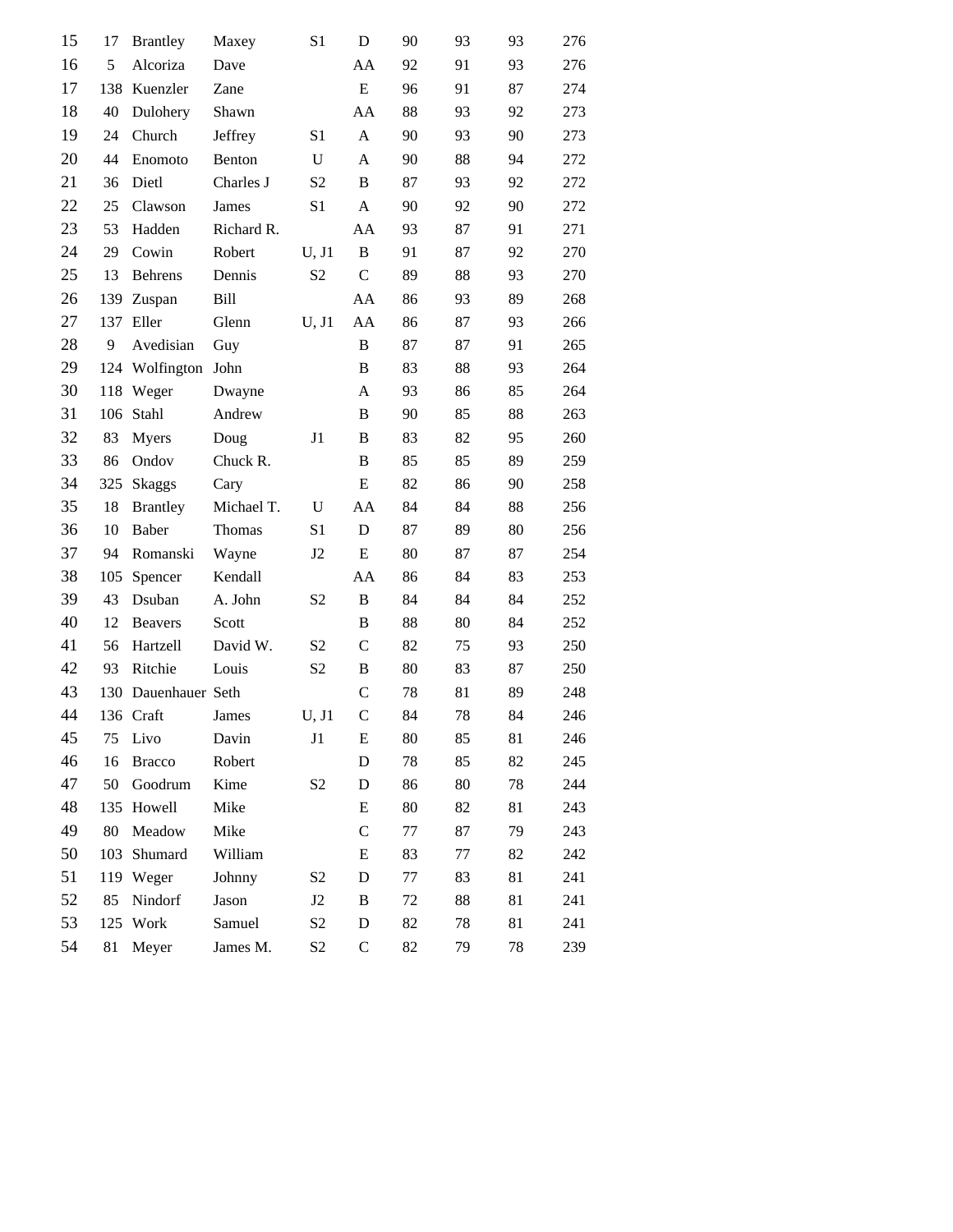| 55 | 97  | Ruchong     | Ron        | S <sub>1</sub> | $\mathcal{C}$ | 85 | 81 | 73 | 239 |
|----|-----|-------------|------------|----------------|---------------|----|----|----|-----|
| 56 |     | 110 Tipton  | Todd       |                | AA            | 77 | 74 | 86 | 237 |
| 57 |     | 143 Kott    | Buck       | J <sub>2</sub> | A             | 75 | 75 | 84 | 234 |
| 58 | 64  | Inman       | Walter     | S <sub>2</sub> | D             | 75 | 80 | 77 | 232 |
| 59 | 55  | Hart        | Clay       | U, J1          | E             | 74 | 84 | 74 | 232 |
| 60 | 4   | Alcantara   | Ricardo E. | V              | D             | 79 | 75 | 78 | 232 |
| 61 | 140 | Hancock     | Jim        | J <sub>2</sub> | E             | 76 | 80 | 74 | 230 |
| 62 | 95  | Roux        | Tre        |                | E             | 84 | 71 | 75 | 230 |
| 63 | 120 | Wheeler     | Joe W.     |                | E             | 78 | 78 | 73 | 229 |
| 64 |     | 144 Wells   | James      |                | B             | 68 | 84 | 76 | 228 |
| 65 | 47  | Fong        | Ken        | S1             | $\mathsf{C}$  | 75 | 75 | 75 | 225 |
| 66 | 61  | Holliday    | Harold     | S <sub>2</sub> | E             | 79 | 69 | 73 | 221 |
| 67 | 92  | Rich        | Daniel     | J2             | E             | 72 | 64 | 82 | 218 |
| 68 | 49  | Fuller      | Matthew    | J2             | B             | 73 | 62 | 71 | 206 |
| 69 |     | 145 Nindorf | Daniel     |                | C             | 58 | 63 | 63 | 184 |

# **JUNIOR MEN'S TRAP 2001 USA Shooting National Championships**

**July 26-28**

|                | <b>Champion</b><br>2nd Place<br>3rd Place<br>High J2 |             |              |                | <b>Matthew Wallace</b><br><b>Seth Inman</b><br><b>Sheldon Benge</b><br><b>Wayne Romanski</b> |    |    |    |                                   |  |       | $285 + 23 = 308$<br>$280 + 23 = 303$<br>$277 + 25 = 302$ |
|----------------|------------------------------------------------------|-------------|--------------|----------------|----------------------------------------------------------------------------------------------|----|----|----|-----------------------------------|--|-------|----------------------------------------------------------|
|                |                                                      |             |              |                |                                                                                              |    |    |    |                                   |  | 254   |                                                          |
| <b>POS</b>     | #                                                    | <b>LAST</b> | <b>FIRST</b> |                |                                                                                              |    |    |    | CAT CL Day 1 Day 2 Day 3 TOTAL SO |  | Final | <b>Total</b>                                             |
| 1              |                                                      | 115 Wallace | Matthew T.   | U, J1          | A                                                                                            | 97 | 94 | 94 | 285                               |  | 23    | 308                                                      |
| $\mathfrak{2}$ | 63                                                   | Inman       | Seth         | J1             | AA                                                                                           | 94 | 93 | 93 | 280                               |  | 23    | 303                                                      |
| 3              | 14                                                   | Benge       | Sheldon      | J2             | A                                                                                            | 93 | 90 | 94 | 277                               |  | 25    | 302                                                      |
| $\overline{4}$ | 29                                                   | Cowin       | Robert       | U, J1          | B                                                                                            | 91 | 87 | 92 | 270                               |  | 23    | 293                                                      |
| 5              |                                                      | 137 Eller   | Glenn        | U, J1          | AA                                                                                           | 86 | 87 | 93 | 266                               |  | 24    | 290                                                      |
| 6              | 83                                                   | Myers       | Doug         | J1             | B                                                                                            | 83 | 82 | 95 | 260                               |  | 24    | 284                                                      |
| 7              | 94                                                   | Romanski    | Wayne        | J2             | E                                                                                            | 80 | 87 | 87 | 254                               |  |       |                                                          |
| 8              |                                                      | 136 Craft   | James        | U, J1          | $\mathbf C$                                                                                  | 84 | 78 | 84 | 246                               |  |       |                                                          |
| 9              | 75                                                   | Livo        | Davin        | J1             | E                                                                                            | 80 | 85 | 81 | 246                               |  |       |                                                          |
| 10             | 85                                                   | Nindorf     | Jason        | J2             | B                                                                                            | 72 | 88 | 81 | 241                               |  |       |                                                          |
| 11             |                                                      | 143 Kott    | Buck         | J <sub>2</sub> | B                                                                                            | 75 | 75 | 84 | 234                               |  |       |                                                          |
| 12             | 55                                                   | Hart        | Clay         | U, J1          | E                                                                                            | 74 | 84 | 74 | 232                               |  |       |                                                          |
| 13             |                                                      | 140 Hancock | Jim          | J2             | E                                                                                            | 76 | 80 | 74 | 230                               |  |       |                                                          |
| 14             | 92                                                   | Rich        | Daniel       | J <sub>2</sub> | E                                                                                            | 72 | 64 | 82 | 218                               |  |       |                                                          |
| 15             | 49                                                   | Fuller      | Matthew      | J2             | B                                                                                            | 73 | 62 | 71 | 206                               |  |       |                                                          |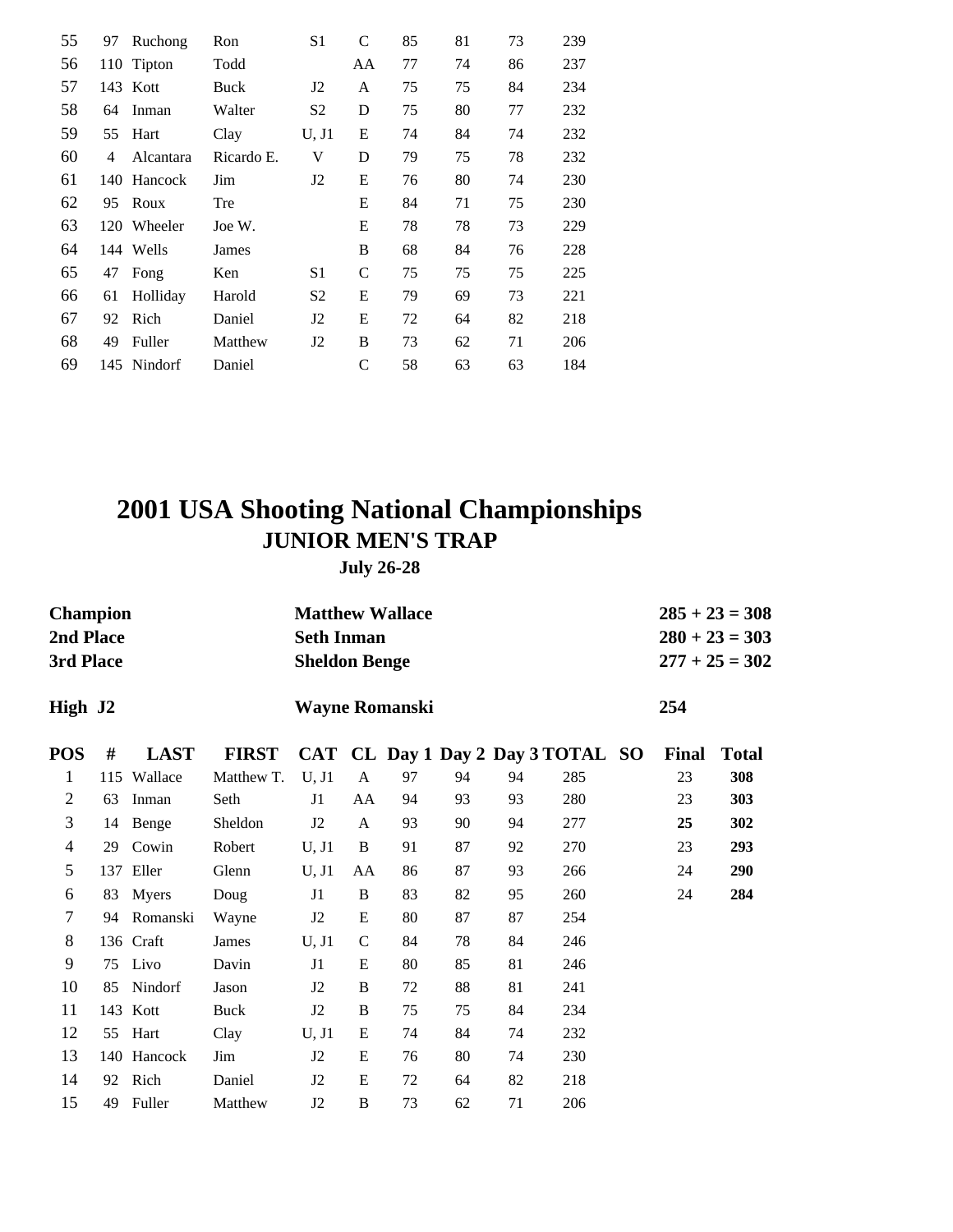# **2001 USA Shooting National Championships WOMEN'S TRAP**

**July 26-28**

| <b>Champion</b><br>2nd Place<br>3rd Place |    |              |              | <b>Lacy Holtz</b><br><b>Amanda Dorman</b><br><b>Ellie Schad</b><br>CAT CL Day 1 Day 2 Day 3 TOTAL Final |               |    |    |    |     |    |           | $268 + 21 = 289$<br>$264 + 24 = 288$<br>$266 + 22 = 288$ |
|-------------------------------------------|----|--------------|--------------|---------------------------------------------------------------------------------------------------------|---------------|----|----|----|-----|----|-----------|----------------------------------------------------------|
| <b>POS</b>                                | #  | <b>LAST</b>  | <b>FIRST</b> |                                                                                                         |               |    |    |    |     |    | <b>SO</b> | <b>Total</b>                                             |
| 1                                         | 62 | Holtz        | Lacy         | W, J1                                                                                                   | AA            | 91 | 85 | 92 | 268 | 21 |           | 289                                                      |
| 4                                         | 38 | Dorman       | Amanda       | W. J2                                                                                                   | B             | 82 | 95 | 87 | 264 | 24 | 4         | 288                                                      |
| 2                                         | 99 | Schad        | Ellie        | W                                                                                                       | AA            | 89 | 87 | 90 | 266 | 22 | 3         | 288                                                      |
| 3                                         | 35 | DeWitt       | Theresa      | W                                                                                                       | AA            | 90 | 83 | 92 | 265 | 21 |           | 286                                                      |
| 5                                         |    | 76 Loper     | W. Collyn    | W. J3                                                                                                   | D             | 88 | 87 | 87 | 262 | 21 |           | 283                                                      |
| 6                                         | 82 | Morrison     | Denise       | W                                                                                                       | AA            | 80 | 92 | 85 | 257 | 24 |           | 281                                                      |
| 7                                         | 34 | Dement       | Joetta       | W                                                                                                       | AA            | 84 | 83 | 89 | 256 |    |           |                                                          |
| 8                                         | 15 | <b>Blake</b> | Nancy        | W                                                                                                       | B             | 83 | 85 | 79 | 247 |    |           |                                                          |
| 9                                         |    | 74 LeGate    | Shari        | W                                                                                                       | $\mathcal{C}$ | 81 | 80 | 75 | 236 |    |           |                                                          |
| 10                                        | 79 | McFadden     | Tonia        | W                                                                                                       | AA            | 85 | 72 | 79 | 236 |    |           |                                                          |
| 11                                        |    | 141 Simpson  | Emma         | W, J2                                                                                                   | E             | 68 | 81 | 75 | 224 |    |           |                                                          |

#### **2001 USA Shooting National Championships JUNIOR WOMEN'S TRAP July 26-28**

| <b>Champion</b><br>2nd Place<br>3rd Place |    |             |              | <b>Lacy Holtz</b><br>W. Collyn Loper |    | Amanda Dorman |    |                          |              | 268<br>264<br>262 |
|-------------------------------------------|----|-------------|--------------|--------------------------------------|----|---------------|----|--------------------------|--------------|-------------------|
| High J2                                   |    |             |              | <b>Emma Simpson</b>                  |    |               |    |                          |              | 204               |
| <b>POS</b>                                | #  | <b>LAST</b> | <b>FIRST</b> |                                      |    |               |    | CAT CL Day 1 Day 2 Day 3 | <b>Total</b> |                   |
| 1                                         |    | 62 Holtz    | Lacy         | W. J1                                | AA | 91            | 85 | 92                       | 268          |                   |
| 2                                         | 38 | Dorman      | Amanda       | W, J2                                | B  | 82            | 95 | 87                       | 264          |                   |
| 3                                         |    | 76 Loper    | W. Collyn    | W, J3                                | D  | 88            | 87 | 87                       | 262          |                   |
| 4                                         |    | 141 Simpson | Emma         | W, J2                                | E  | 68            | 81 | 75                       | 224          |                   |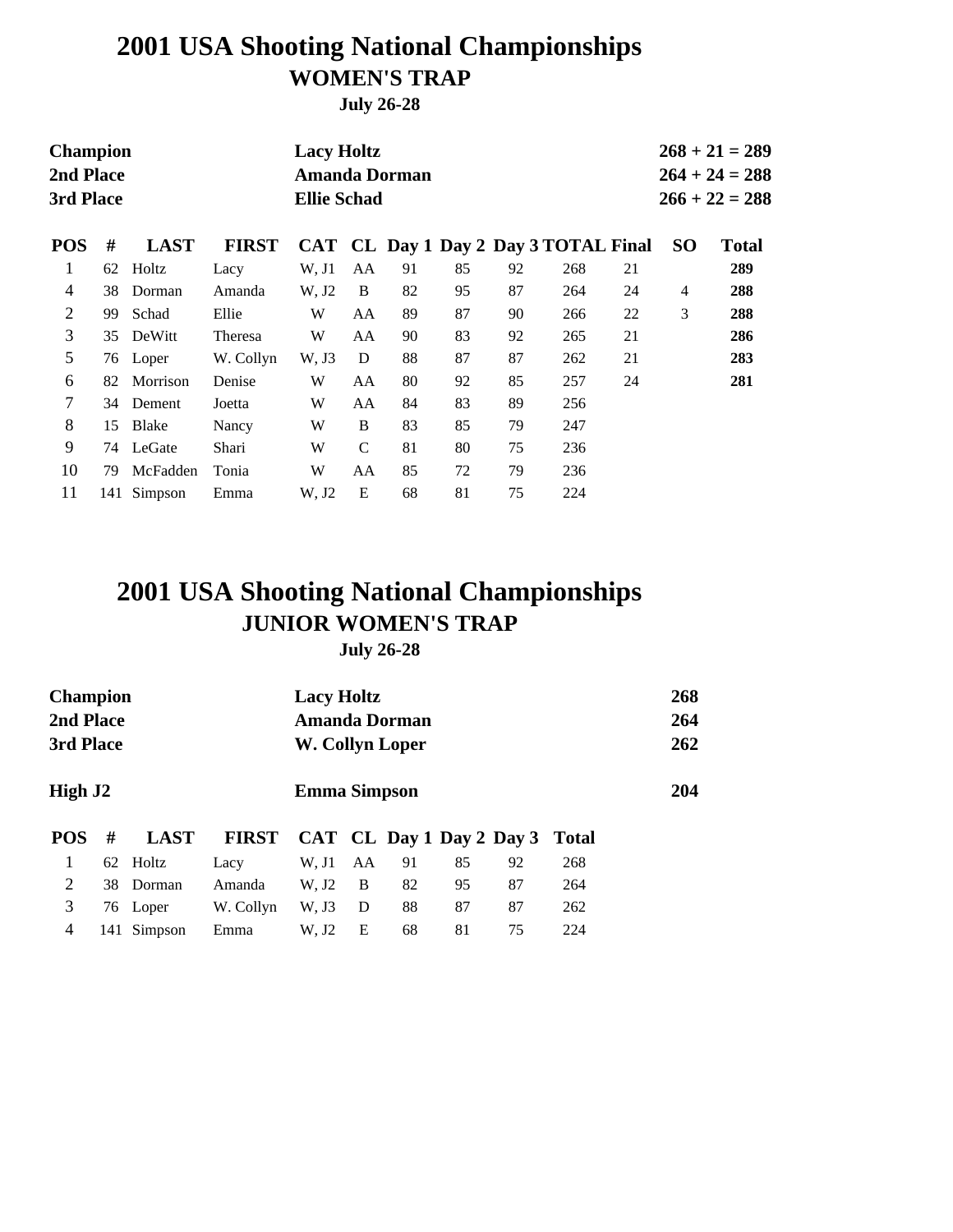## **2001 USA Shooting National Championships MEN'S DOUBLE TRAP**

**July 22-24**

|                      | <b>Champion</b><br>2nd Place<br>3rd Place |                        |              |              | <b>Chuck Redding</b><br><b>Glenn Eller</b><br><b>Lance Bade</b> |        |                          | $289 + 46 = 335$<br>$283 + 48 = 331$<br>$280 + 50 = 330$ |                  |              |                 |              |
|----------------------|-------------------------------------------|------------------------|--------------|--------------|-----------------------------------------------------------------|--------|--------------------------|----------------------------------------------------------|------------------|--------------|-----------------|--------------|
| <b>High B</b>        |                                           |                        |              |              | <b>Bryan Marshall</b>                                           |        |                          | 267                                                      |                  |              |                 |              |
| <b>High D</b>        |                                           |                        |              |              | <b>Ron Ruchong</b>                                              |        |                          | 245                                                      |                  |              |                 |              |
| <b>High E</b>        |                                           |                        |              |              | <b>Zane Kuenzler</b>                                            |        |                          | 231                                                      |                  |              |                 |              |
|                      |                                           | <b>High Collegiate</b> |              |              | <b>Benton Enomoto</b>                                           |        |                          | 279                                                      |                  |              |                 |              |
| <b>High Senior 2</b> |                                           |                        |              |              | <b>James Meyer</b>                                              |        |                          | 233                                                      |                  |              |                 |              |
|                      |                                           | POS OM LAST            | <b>FIRST</b> |              |                                                                 |        | CL CAT Day 1 Day 2 Total |                                                          | <b>SO</b>        | <b>Final</b> | SO <sub>1</sub> | <b>Total</b> |
| 1                    |                                           | 90 Redding             | Chuck        | AA           |                                                                 | 143    | 146                      | 289                                                      |                  | 46           |                 | 335          |
| $\mathfrak{2}$       |                                           | 137 Eller              | Glenn        | AA           | U, J1                                                           | 143    | 140                      | 283                                                      |                  | 48           |                 | 331          |
| 3                    | 11                                        | Bade                   | Lance        | AA           |                                                                 | 142    | 138                      | 280                                                      |                  | 50           |                 | 330          |
| 4                    | 52                                        | Grazioli               | Dominic      | AA           |                                                                 | 140    | 142                      | 282                                                      |                  | 47           |                 | 329          |
| 5                    | 44                                        | Enomoto                | Benton       | AA           | U                                                               | 139    | 140                      | 279                                                      |                  | 45           |                 | 324          |
| 6                    | 5                                         | Alcoriza               | Dave         | AA           |                                                                 | 135    | 139                      | 274                                                      | $\boldsymbol{2}$ | 39           |                 | 313          |
| 7                    | 107                                       | Tagtmeyer              | <b>Brett</b> | AA           | U                                                               | 142    | 132                      | 274                                                      | $\mathbf{1}$     |              |                 |              |
| $\,$ 8 $\,$          | 87                                        | Parrott                | Kevin        | A            | J2                                                              | 135    | 138                      | 273                                                      |                  |              |                 |              |
| 9                    | 60                                        | Holguin                | Jeff         | AA           | U                                                               | 142    | 131                      | 273                                                      |                  |              |                 |              |
| 10                   | 73                                        | Lakatos                | Josh         | AA           |                                                                 | 137    | 135                      | 272                                                      |                  |              |                 |              |
| 11                   | 32                                        | Curtis                 | Adam         | $\, {\bf B}$ | J2                                                              | 135    | 132                      | 267                                                      |                  |              |                 |              |
| 12                   | 78                                        | Marshall               | <b>Bryan</b> | $\, {\bf B}$ | J1                                                              | 135    | 132                      | 267                                                      |                  |              |                 |              |
| 13                   | $\overline{c}$                            | Agee                   | J. Michael   | AA           |                                                                 | 129    | 124                      | 253                                                      |                  |              |                 |              |
| 14                   |                                           | 139 Zuspan             | Bill         | AA           |                                                                 | 128    | 124                      | 252                                                      |                  |              |                 |              |
| 15                   | 97                                        | Ruchong                | Ron          | D            | S <sub>1</sub>                                                  | 113    | 132                      | 245                                                      |                  |              |                 |              |
| 16                   | 25                                        | Clawson                | James        | A            | S1                                                              | 132    | 112                      | 244                                                      |                  |              |                 |              |
| 17                   | 81                                        | Meyer                  | James M.     | $\, {\bf B}$ | S <sub>2</sub>                                                  | 112    | 121                      | 233                                                      |                  |              |                 |              |
| 18                   |                                           | 138 Kuenzler           | Zane         | ${\bf E}$    |                                                                 | 116    | 115                      | 231                                                      |                  |              |                 |              |
| 19                   | 75                                        | Livo                   | Davin        | E            | J1                                                              | 115    | 113                      | 228                                                      |                  |              |                 |              |
| 20                   |                                           | 134 Humble             | David        | $\mathbf D$  | S <sub>2</sub>                                                  | 112    | 114                      | 226                                                      |                  |              |                 |              |
| 21                   |                                           | 110 Tipton             | Todd         | AA           |                                                                 | 106    | 111                      | 217                                                      |                  |              |                 |              |
| 22                   |                                           | 124 Wolfington John    |              | ${\bf D}$    |                                                                 | 110    | 107                      | 217                                                      |                  |              |                 |              |
| 23                   |                                           | 119 Weger              | Johnny       | ${\bf E}$    |                                                                 | 103    | 107                      | 210                                                      |                  |              |                 |              |
| 24                   |                                           | 120 Wheeler            | Joe W.       | ${\bf E}$    | S <sub>2</sub>                                                  | $88\,$ | 104                      | 192                                                      |                  |              |                 |              |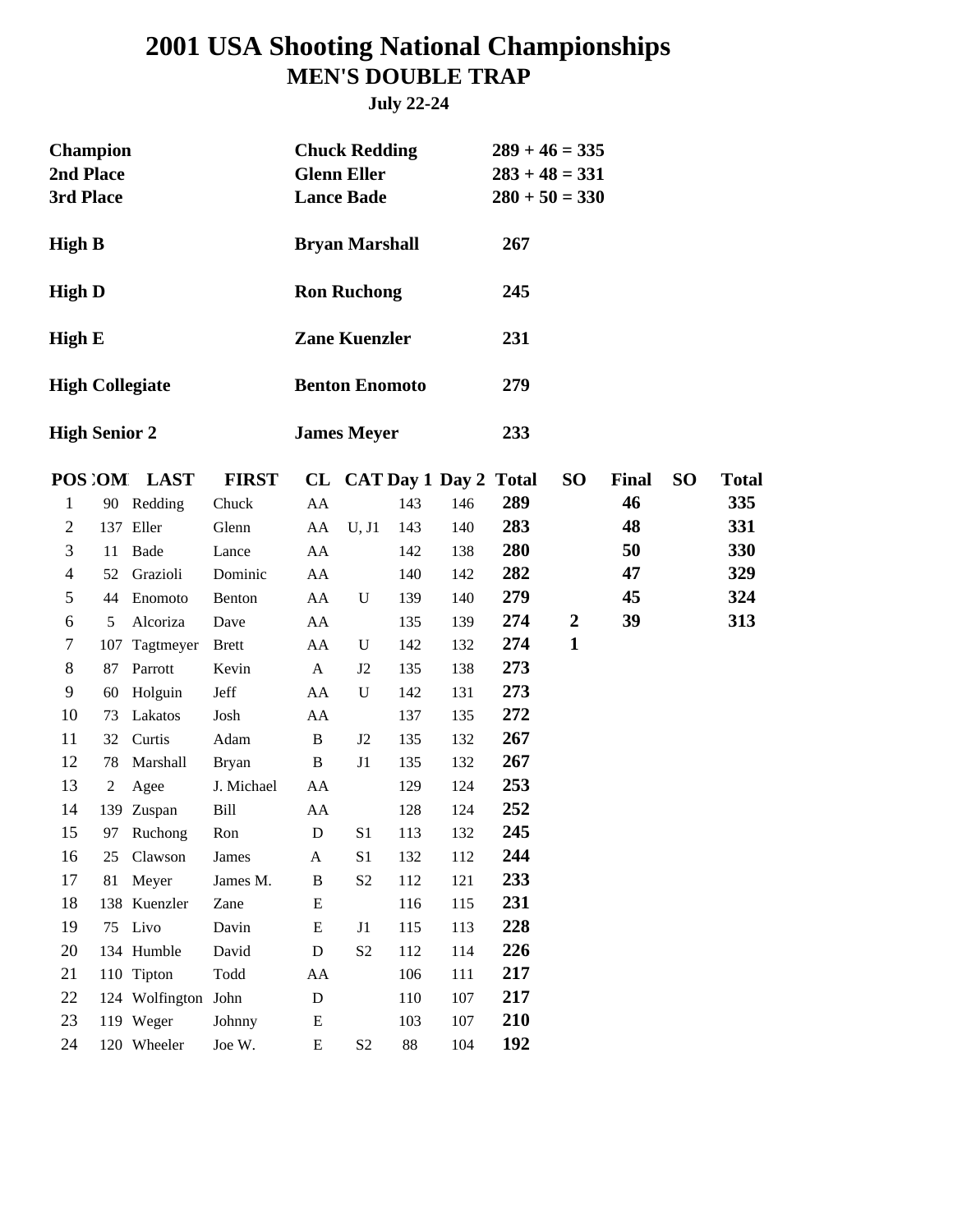### **2001 USA Shooting National Championships JUNIOR MEN'S DOUBLE TRAP**

**July 22-24**

| 2nd Place<br>3rd Place |          |                                             |              |             |     |                                                                  | 283<br>273<br>267 |                          |       |
|------------------------|----------|---------------------------------------------|--------------|-------------|-----|------------------------------------------------------------------|-------------------|--------------------------|-------|
|                        |          | <b>FIRST</b>                                |              |             |     |                                                                  |                   | <b>SO</b>                | Total |
| 137                    | Eller    | Glenn                                       | AA           | $U$ . J $1$ | 143 | 140                                                              | 283               |                          | 283   |
| 87                     | Parrott  | Kevin                                       | A            | J2          | 135 | 138                                                              | 273               |                          | 273   |
|                        |          | Adam                                        | <sub>B</sub> | J2          | 135 | 132                                                              | 267               | 4                        | 267   |
| 78                     | Marshall | <b>Bryan</b>                                | B            | J1          | 135 | 132                                                              | 267               | 3                        |       |
| 75                     | Livo     | Davin                                       | Е            | J1          | 115 | 113                                                              | 228               |                          |       |
|                        |          | <b>Champion</b><br>POS OM LAST<br>32 Curtis |              |             |     | <b>Glenn Eller</b><br><b>Kevin Parrott</b><br><b>Adam Curtis</b> |                   | CL CAT Day 1 Day 2 Total |       |

### **2001 USA Shooting National Championships WOMEN'S DOUBLE TRAP**

**July 22-24**

| <b>Champion</b><br>2nd Place<br>3rd Place |    |              |              |     | <b>Kim Rhode</b><br>Kyndra Hogan<br><b>Shari LeGate</b> |     | $277 + 47 = 324$<br>$268 + 43 = 311$<br>$256 + 37 = 293$ |     |           |                    |     |
|-------------------------------------------|----|--------------|--------------|-----|---------------------------------------------------------|-----|----------------------------------------------------------|-----|-----------|--------------------|-----|
|                                           |    | POS OM LAST  | <b>FIRST</b> |     |                                                         |     | CL CAT Day 1 Day 2 Total                                 |     | <b>SO</b> | <b>Final Total</b> |     |
| 1                                         | 91 | Rhode        | Kim          | AA. | W, U                                                    | 140 | 137                                                      | 277 |           | 47                 | 324 |
| 2                                         |    | 59 Hogan     | Kyndra       | AA  | W.U                                                     | 131 | 137                                                      | 268 |           | 43                 | 311 |
| 3                                         |    | 142 LeGate   | Shari        | B   | W                                                       | 125 | 131                                                      | 256 |           | 37                 | 293 |
| 4                                         | 7  | Anderson     | Kirby        | B   | W, J2                                                   | 118 | 122                                                      | 240 |           | 41                 | 281 |
| 5                                         | 99 | Schad        | Ellie        | AA  | W                                                       | 117 | 116                                                      | 233 |           | 39                 | 272 |
| 6                                         |    | 123 Williams | Stephenie    | E   | W, J2                                                   | 115 | 112                                                      | 227 |           | 39                 | 266 |
| 7                                         | 79 | McFadden     | Tonia        | AA  | W                                                       | 111 | 106                                                      | 217 |           |                    |     |
| 8                                         | 6  | Anderson     | Kate         | D   | W. J1                                                   | 116 | 100                                                      | 216 |           |                    |     |
|                                           |    |              |              |     |                                                         |     |                                                          |     |           |                    |     |

#### **2001 USA Shooting National Championships JUNIOR WOMEN'S DOUBLE TRAP July 22-24**

| 3rd Place | <b>Champion</b><br>2nd Place |              |              |   | <b>Kirby Anderson</b><br><b>Kate Anderson</b> | <b>Stephenie Williams</b> |                          | 240<br>227<br>216 |
|-----------|------------------------------|--------------|--------------|---|-----------------------------------------------|---------------------------|--------------------------|-------------------|
|           |                              | POS OM LAST  | <b>FIRST</b> |   |                                               |                           | CL CAT Day 1 Day 2 Total |                   |
|           | 7                            | Anderson     | Kirby        | B | W. J2                                         | - 118                     | 122                      | <b>240</b>        |
| 2         |                              | 123 Williams | Stephenie    | E | W. J2                                         | 115                       | 112                      | 227               |
| 3         | 6                            | Anderson     | Kate         | D | W. J1                                         | 116                       | 100                      | 216               |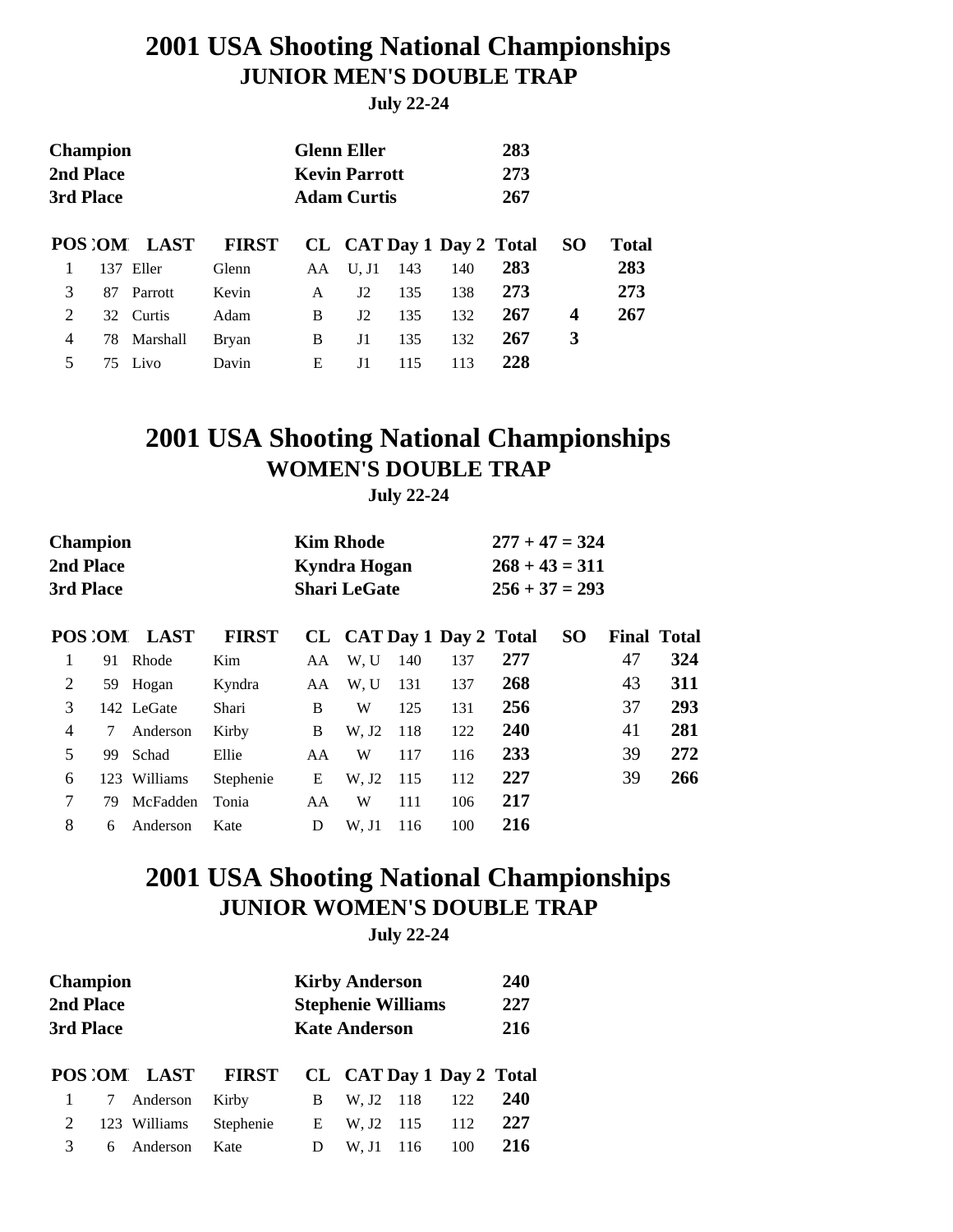## **2001 USA Shooting National Championships**

#### **MEN'S SKEET**

**July 19-21**

| <b>Champion</b><br>2nd Place<br>3rd Place |    |                        |              | <b>James T. Graves</b><br><b>Joseph Buffa</b><br><b>Allen Treadwell</b> |              |                           |    |    |                                  | $291 + 25 = 316$<br>$286 + 24 = 310$<br>$286 + 23 = 309$ |              |              |
|-------------------------------------------|----|------------------------|--------------|-------------------------------------------------------------------------|--------------|---------------------------|----|----|----------------------------------|----------------------------------------------------------|--------------|--------------|
| <b>High A</b><br>2ndA                     |    |                        |              | <b>Richard Aitken</b><br><b>Alan Wheless</b>                            |              |                           |    |    |                                  | 274<br>267                                               |              |              |
| <b>High B</b><br>2ndB<br>3rdB             |    |                        |              | <b>Adam Knecht</b><br><b>Paul Uribe</b><br>H. Joe Tukakosi              |              |                           |    |    |                                  | 272<br>265<br>259                                        |              |              |
| High $C$<br>2nd $C$<br>3rd C              |    |                        |              | <b>Kevin Kolb</b><br><b>Stephen Walsh</b>                               |              | <b>Benjamin Arrington</b> |    |    |                                  | 263<br>234<br>231                                        |              |              |
|                                           |    | <b>High Collegiate</b> |              | <b>Paul Uribe</b>                                                       |              |                           |    |    |                                  | 265                                                      |              |              |
| <b>High Senior 2</b>                      |    |                        |              | <b>Thomas Curran</b>                                                    |              |                           |    |    |                                  | 257                                                      |              |              |
|                                           |    | POS OM LAST            | <b>FIRST</b> |                                                                         |              |                           |    |    | CAT CL Day 1 Day 2 Day3 TOTAI SO |                                                          | <b>Final</b> | <b>Total</b> |
| 1                                         |    | 51 Graves              | James T.     |                                                                         | AA           | 97                        | 99 | 95 | 291                              |                                                          | 25           | 316          |
| $\overline{2}$                            | 20 | Buffa                  | Joseph       |                                                                         | AA           | 99                        | 95 | 92 | 286                              |                                                          | 24           | 310          |
| 3                                         |    | 117 Treadwell          | Allen        | U, J1                                                                   | AA           | 97                        | 95 | 94 | 286                              |                                                          | 23           | 309          |
| 4                                         |    | 127 Sotowa             | Randy        | U, J1                                                                   | AA           | 92                        | 97 | 97 | 286                              | 8                                                        | 22           | 308          |
| 5                                         |    | 128 Weeks              | Mark         |                                                                         | AA           | 96                        | 93 | 95 | 284                              | 7                                                        | 24           | 308          |
| 6                                         | 40 | Dulohery               | Shawn        |                                                                         | AA           | 92                        | 96 | 99 | 287                              | $\mathbf{1}$                                             | 21           | 308          |
| 7                                         |    | 88 Peresetsky          | Michael      |                                                                         | AA           | 93                        | 95 | 94 | 282                              |                                                          |              |              |
| 8                                         |    | 129 Brunelle           | Dale         |                                                                         | AA           | 91                        | 95 | 92 | 278                              |                                                          |              |              |
| 9                                         |    | 73 Lakatos             | Josh         |                                                                         | AA           | 93                        | 94 | 91 | 278                              |                                                          |              |              |
| 10                                        |    | 55 Hart                | Clay         | $U, J1$ AA                                                              |              | 95                        | 87 | 95 | 277                              |                                                          |              |              |
| 11                                        | 3  | Aitken                 | Richard      | S1                                                                      | A            | 88                        | 92 | 94 | 274                              |                                                          |              |              |
| 12                                        |    | 69 Knecht              | Adam         | J2                                                                      | B            | 91                        | 91 | 90 | 272                              |                                                          |              |              |
| 13                                        |    | 100 Schiller           | Kevin        |                                                                         | AA           | 88                        | 91 | 91 | 270                              |                                                          |              |              |
| 14                                        |    | 65 Jente               | Richard A.   | J1                                                                      | AA           | 88                        | 91 | 89 | 268                              |                                                          |              |              |
| 15                                        |    | 121 Wheless            | Alan         | J1                                                                      | $\mathbf{A}$ | 89                        | 86 | 92 | 267                              |                                                          |              |              |
| 16                                        |    | 112 Uribe              | Paul         | $\mathbf U$                                                             | $\, {\bf B}$ | 87                        | 88 | 90 | 265                              |                                                          |              |              |
| 17                                        |    | 113 Vail               | Kent         | J2                                                                      | AA           | 86                        | 89 | 89 | 264                              |                                                          |              |              |
| 18                                        | 8  | Arrington              | Benjamin     | $\rm J2$                                                                | $\mathbf C$  | 85                        | 89 | 89 | 263                              |                                                          |              |              |
| 19                                        |    | 89 Pinkston            | Rod          |                                                                         | AA           | 89                        | 86 | 86 | 261                              |                                                          |              |              |
| 20                                        |    | 111 Tukakosi           | H. Joe       | $\rm J1$                                                                | $\, {\bf B}$ | 90                        | 88 | 81 | 259                              |                                                          |              |              |
| 21                                        |    | 37 Donnelly            | Doug         |                                                                         | E            | 84                        | 86 | 88 | 258                              |                                                          |              |              |
| 22                                        |    | 31 Curran              | Thomas       | $\mathbf{S2}$                                                           | $\mathbf C$  | 81                        | 90 | 86 | 257                              |                                                          |              |              |
| 23                                        |    | 70 Knowlton            | Michael      |                                                                         | A            | 84                        | 90 | 83 | 257                              |                                                          |              |              |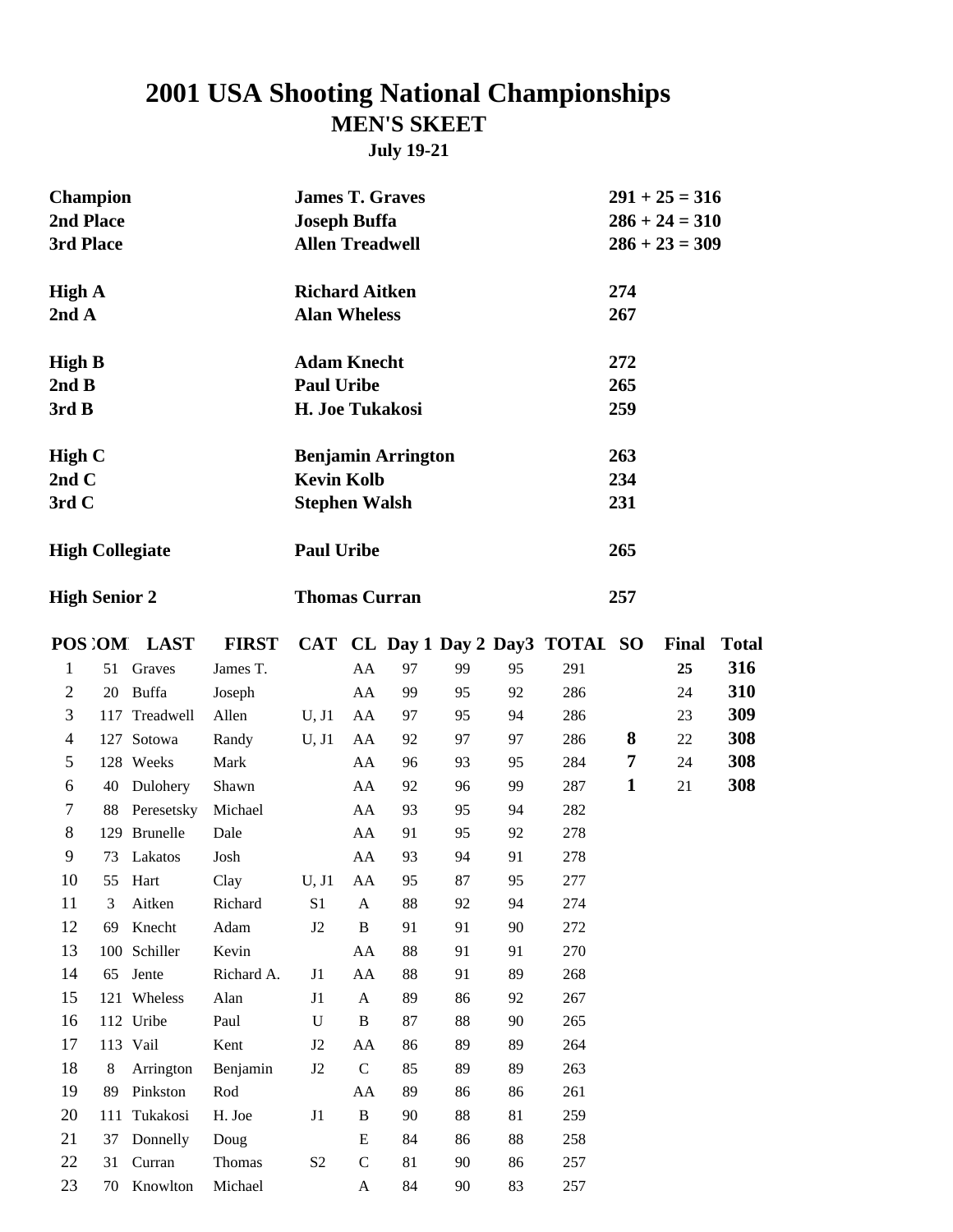| 24 | 27  | Collias              | Casey              | J2             | B            | 87 | 87 | 81         | 255 |
|----|-----|----------------------|--------------------|----------------|--------------|----|----|------------|-----|
| 25 | 68  | Kishiyama            | Theodore           | S <sub>1</sub> | A            | 86 | 82 | 86         | 254 |
| 26 | 71  | Kolb                 | Kevin              | J3             | $\mathsf{C}$ | 82 | 85 | 86         | 253 |
| 27 |     | 126 Young            | Jeffrey            |                | AA           | 83 | 86 | 84         | 253 |
| 28 | 102 | Shirloo              | Ahmad              |                | B            | 84 | 83 | 84         | 251 |
| 29 | 116 | Walsh                | Stephen R.         |                | $\mathsf{C}$ | 85 | 82 | 84         | 251 |
| 30 | 48  | Freiburger           | <b>Brian</b>       |                | AA           | 84 | 82 | 82         | 248 |
| 31 | 22  | Chiang               | Sai                |                | A            | 86 | 83 | 79         | 248 |
| 32 | 108 | Tarantini            | Nicolo             | J2             | B            | 86 | 82 | 79         | 247 |
| 33 |     | 132 Smith            | Aaron              | J2             | D            | 83 | 82 | 81         | 246 |
| 34 |     | 114 Van Aernum Scott |                    | J2             | A            | 78 | 78 | 85         | 241 |
| 35 | 26  | Claxton              | Richard            | J1             | $\mathsf{C}$ | 72 | 81 | 84         | 237 |
| 36 | 21  | <b>Buist</b>         | <b>Charles Roy</b> | J3             | B            | 81 | 81 | 75         | 237 |
| 37 | 33  | Davis                | Payton             | J2             | B            | 78 | 69 | 83         | 230 |
| 38 | 42  | Dunn                 | Joe D.             |                | A            | 71 | 79 | 77         | 227 |
| 39 | 77  | Lyle                 | Leon               | S <sub>2</sub> | D            | 77 | 71 | 69         | 217 |
| 40 | 54  | Hadden               | Tommy              | J2             | $\mathsf{C}$ | 67 | 73 | 72         | 212 |
| 41 | 57  | Haynes               | John               | S <sub>2</sub> | $\mathsf{C}$ | 76 | 76 | <b>DNF</b> | 152 |
|    |     |                      |                    |                |              |    |    |            |     |

#### **2001 USA Shooting National Championships JUNIOR MEN'S SKEET July 19-21**

| <b>Champion</b><br>2nd Place<br>3rd Place |     |                      |                    | <b>Allen Treadwell</b><br><b>Randy Sotowa</b><br><b>Clay Hart</b> |              |    |    |    |                                | $286 + 24 = 310$<br>$286 + 24 = 310$<br>$277 + 24 = 301$ |              |              |  |  |
|-------------------------------------------|-----|----------------------|--------------------|-------------------------------------------------------------------|--------------|----|----|----|--------------------------------|----------------------------------------------------------|--------------|--------------|--|--|
| High J2                                   |     |                      |                    | <b>Adam Knecht</b>                                                |              |    |    |    | 272                            |                                                          |              |              |  |  |
|                                           |     | POS OM LAST          | <b>FIRST</b>       |                                                                   |              |    |    |    | CAT CL Day 1 Day 2 Day 3 TOTAL | <b>SO</b>                                                | <b>Final</b> | <b>Total</b> |  |  |
| 1                                         |     | 128 Treadwell        | Allen              | U, J1                                                             | AA           | 97 | 95 | 94 | 286                            | $\overline{c}$                                           | 24           | 310          |  |  |
| 2                                         | 127 | Sotowa               | Randy              | U, J1                                                             | AA           | 92 | 97 | 97 | 286                            | 1                                                        | 24           | 310          |  |  |
| 3                                         | 55  | Hart                 | Clay               | U, J1                                                             | AA           | 95 | 87 | 95 | 277                            |                                                          | 24           | 301          |  |  |
| $\overline{\mathcal{A}}$                  | 69  | Knecht               | Adam               | J2                                                                | B            | 91 | 91 | 90 | 272                            |                                                          | 22           | 294          |  |  |
| 5                                         |     | 121 Wheless          | Alan               | J <sub>1</sub>                                                    | AA           | 89 | 86 | 92 | 267                            |                                                          | 25           | 292          |  |  |
| 6                                         | 65  | Jente                | Richard A.         | J1                                                                | AA           | 88 | 91 | 89 | 268                            |                                                          | <b>DNF</b>   | 268          |  |  |
| $\tau$                                    |     | 113 Vail             | Kent               | J2                                                                | AA           | 86 | 89 | 89 | 264                            |                                                          |              |              |  |  |
| 8                                         | 8   | Arrington            | Benjamin           | J <sub>2</sub>                                                    | $\mathsf{C}$ | 85 | 89 | 89 | 263                            |                                                          |              |              |  |  |
| 9                                         | 111 | Tukakosi             | H. Joe             | J <sub>1</sub>                                                    | B            | 90 | 88 | 81 | 259                            |                                                          |              |              |  |  |
| 10                                        | 27  | Collias              | Casey              | J <sub>2</sub>                                                    | B            | 87 | 87 | 81 | 255                            |                                                          |              |              |  |  |
| 11                                        | 71  | Kolb                 | Kevin              | J3                                                                | $\mathsf{C}$ | 82 | 85 | 86 | 253                            |                                                          |              |              |  |  |
| 12                                        |     | 108 Tarantini        | Nicolo             | J2                                                                | B            | 86 | 82 | 79 | 247                            |                                                          |              |              |  |  |
| 13                                        |     | 132 Smith            | Aaron              | J2                                                                | D            | 83 | 82 | 81 | 246                            |                                                          |              |              |  |  |
| 14                                        |     | 114 Van Aernum Scott |                    | J2                                                                | A            | 78 | 78 | 85 | 241                            |                                                          |              |              |  |  |
| 15                                        |     | 26 Claxton           | Richard            | J1                                                                | $\mathsf{C}$ | 72 | 81 | 84 | 237                            |                                                          |              |              |  |  |
| 16                                        | 21  | <b>Buist</b>         | <b>Charles Roy</b> | J3                                                                | B            | 81 | 81 | 75 | 237                            |                                                          |              |              |  |  |
| 17                                        | 33  | Davis                | Payton             | J <sub>2</sub>                                                    | B            | 78 | 69 | 83 | 230                            |                                                          |              |              |  |  |
| 18                                        | 54  | Hadden               | Tommy              | J2                                                                | $\mathbf C$  | 67 | 73 | 72 | 212                            |                                                          |              |              |  |  |